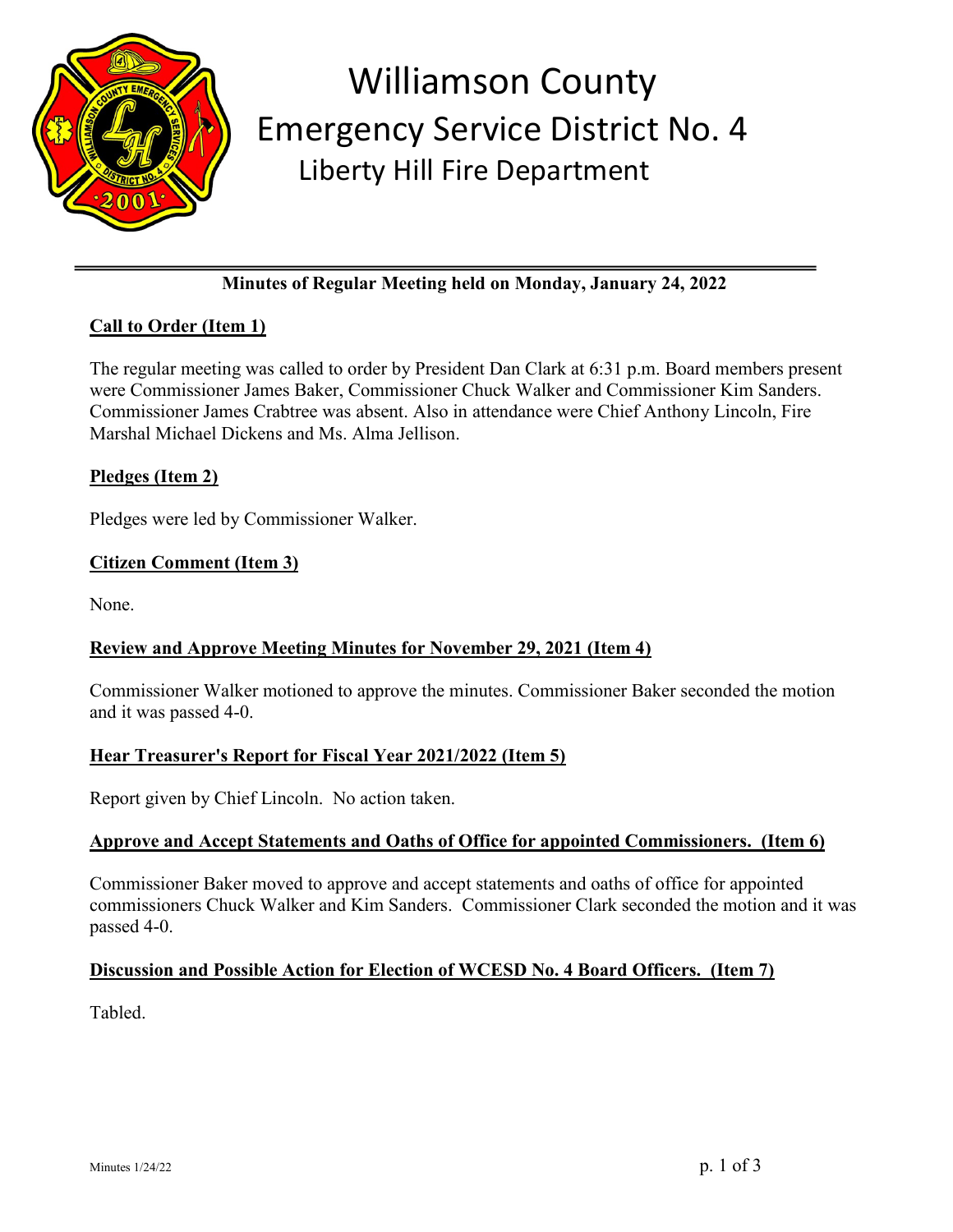

# Williamson County Emergency Service District No. 4 Liberty Hill Fire Department

### **Review Training Requirements and Compliance Status for Each Commissioner. (Item 8)**

Discussion to change registration for SAFE-D Conference from Keith Bright to Kim Sanders.

### **Discussion and Possible Action on Quarterly Investment Report for the First Quarter of the 2021/2022 Budget Year. (Item 9)**

Commissioner Walker moved to approve the Quarterly Investment Report given January 24, 2022 for the First Quarter of the 2021/2022 Budget Year. Commissioner Baker seconded the motion and it was passed 4-0.

#### **Publish Notice of Address of Administrative Office Location. (Item 10)**

No action taken, already published in the newspaper.

#### **Discussion and Possible Action on Appointment of a Replacement Committee Member for Station 3 Project. (Item 11)**

Commissioner Clark moved to approve the update of a project committee for Station 3 replacing former Commissioner Keith Bright with Commissioner James Baker. Commissioner Walker seconded the motion and it was passed 4-0.

#### **Discussion and Possible Action on Developing a Process and Cost to Allow Williamson County EMS to House an Ambulance in Fire Station #2. (Item 12)**

No Action Taken.

### **Discussion and Possible Action on Purchasing of Property, Status of Design, Architectural and Engineering Work, Architectural and Engineering Consultants and Construction on Fire Stations #3 and #4 and Associated Funding (Item 13)**

No action taken.

### **Receiving Monthly Report from Fire Chief Regarding Emergency Operations, Response Times, Call Volume, Training, Management Activities, and Personnel and Consider Taking Related Action (Item 14)**

Report given by Chief Lincoln.